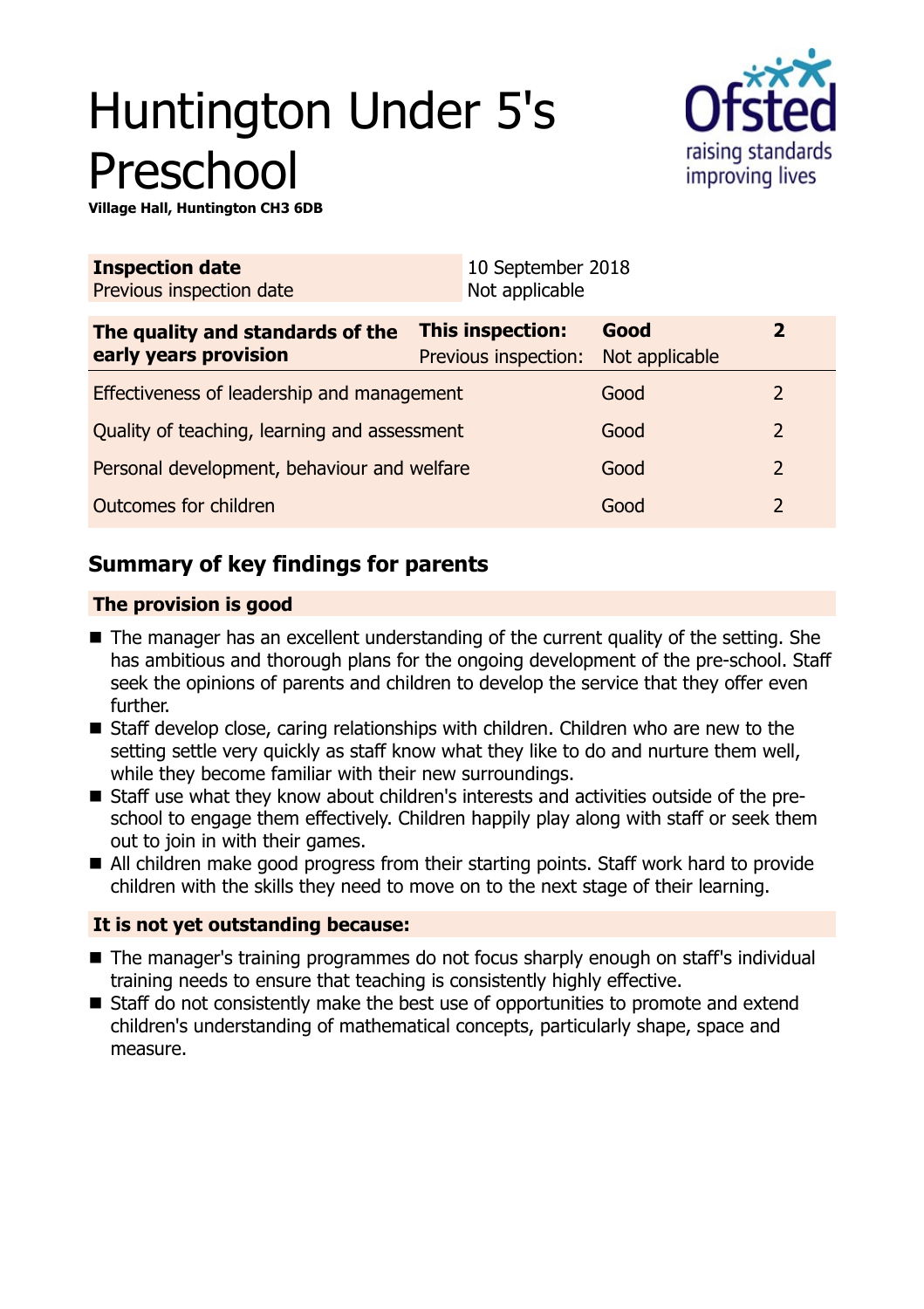## **What the setting needs to do to improve further**

## **To further improve the quality of the early years provision the provider should:**

- $\blacksquare$  enhance professional development programmes further to focus more sharply on the individual training needs of staff and enhance the overall quality of teaching to the highest possible level
- make the best possible use of opportunities to promote children's understanding of mathematical concepts relating to shape, space and measure.

## **Inspection activities**

- The inspector had a tour of the areas of the premises used for childcare purposes.
- $\blacksquare$  The inspector took the views of parents into account.
- The inspector observed activities in the indoor and outdoor areas. She assessed the impact of teaching on children's learning.
- The inspector conducted a joint observation with the manager. She held a meeting with the leadership team to discuss their self-evaluation and other matters relating to leadership and management.
- The inspector sampled and discussed relevant documentation including children's records, evidence of staff qualifications and suitability.

**Inspector** Lauren Parsons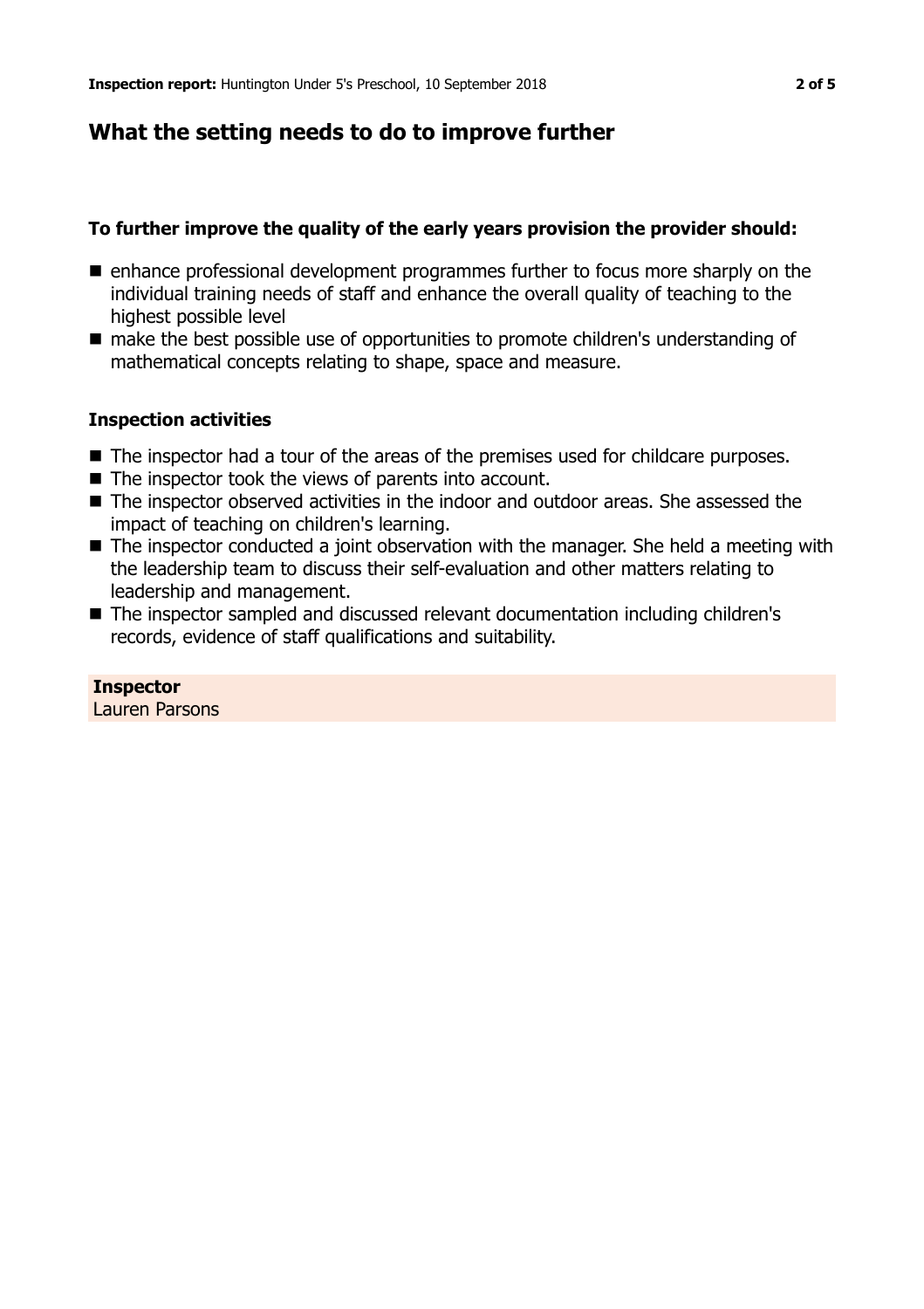## **Inspection findings**

## **Effectiveness of leadership and management is good**

The manager has a thorough understanding of her responsibilities and implements rigorous procedures to ensure they meet requirements. Safeguarding is effective. All staff have received effective training to understand their responsibility to identify and report any concerns relating to children's welfare or the conduct of an adult. Parents provide very positive feedback about the pre-school and staff. They feel that staff have increased their children's self-confidence and have prepared children well for the next stages of their learning. Children's overall progress is monitored well to ensure they receive additional support, where required. Staff work well in partnership with parents and other professionals to promote continuity. Staff have begun to reflect on the quality of their practice to enhance the activities they provide.

## **Quality of teaching, learning and assessment is good**

Younger children enjoy taking part in short, small-group activities that focus on developing their ability to share. Staff use praise and encouragement effectively to support children's motivation. Older children enjoy being creative. They use chalk and other mark making tools to create pictures of their favourite things, such as dinosaurs. Staff talk with children about the weather outside and promote their thinking skills as they consider whether they will need to wear a coat for outdoor play. Children join in as a group, singing their 'hello' song. They sing this in English and other languages that children speak at home. Staff talk to children about what they have been doing outside the setting and use this to support their planning.

#### **Personal development, behaviour and welfare are good**

Children behave well. Staff carefully organise the routine of the day to promote children's independence and decision-making. For example, children choose when to have their snack. They select their name card and put it on the snack board, to show when they have eaten. Staff manage group times effectively, encouraging children to choose the songs they would like to sing. Staff manage children's individual needs well. Staff promote good hygiene routines and minimise the risk of cross infection to promote the safety of those children who have allergies or special dietary requirements. Children engage in physical exercise, such as balancing on a beam and dancing to familiar rhymes.

#### **Outcomes for children are good**

Children develop the skills required to prepare them for their next stage of learning. Older children begin to recognise their written name on cards and respond well to instructions. They manage their personal hygiene needs well and seek support from adults where required. Children concentrate well and develop good social skills, playing happily alongside others.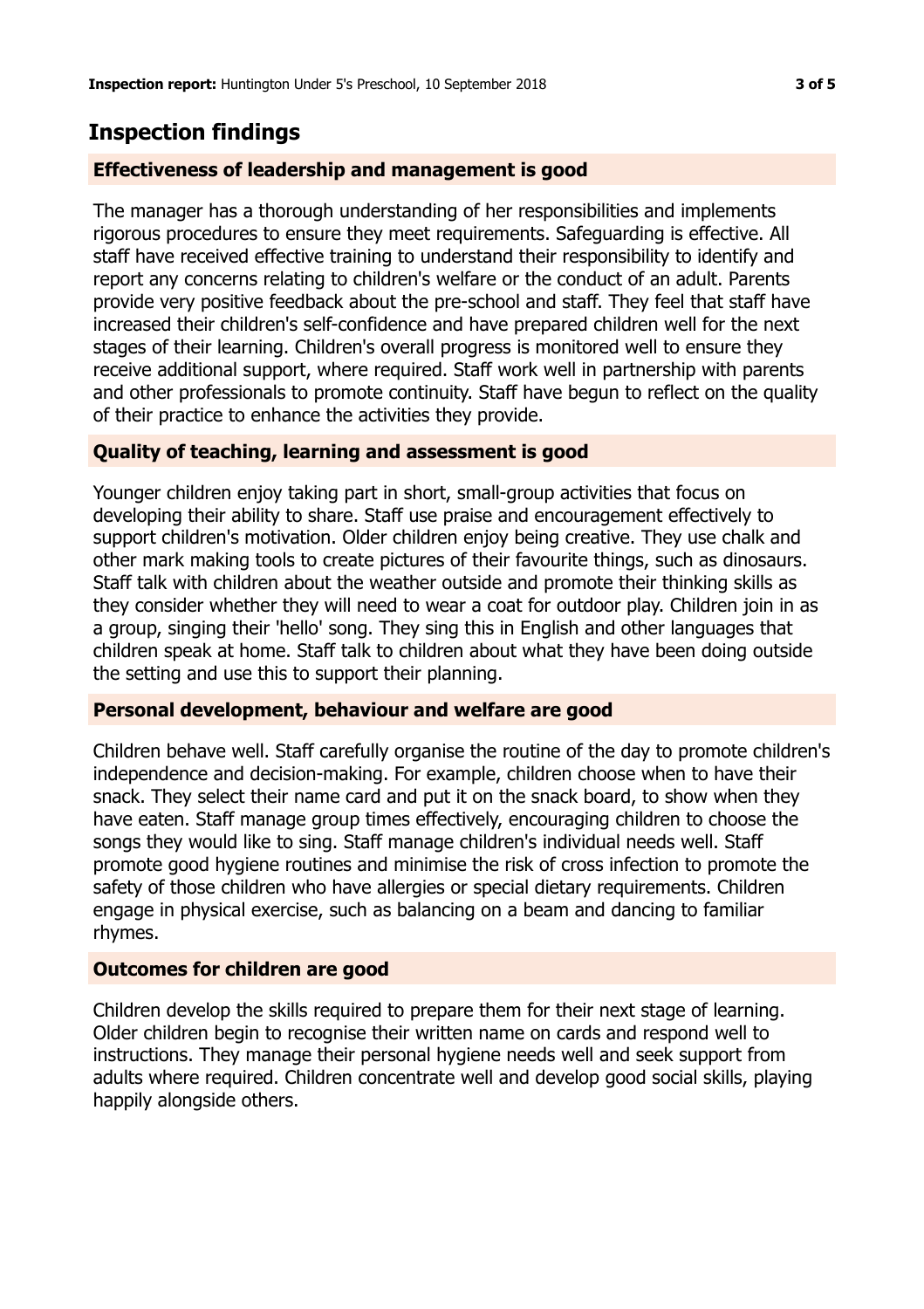## **Setting details**

| Unique reference number                             | EY554448                           |  |
|-----------------------------------------------------|------------------------------------|--|
| <b>Local authority</b>                              | <b>Cheshire West and Chester</b>   |  |
| <b>Inspection number</b>                            | 10059915                           |  |
| <b>Type of provision</b>                            | Sessional day care                 |  |
| <b>Registers</b>                                    | Early Years Register               |  |
| Day care type                                       | Childcare on non-domestic premises |  |
| Age range of children                               | $2 - 5$                            |  |
| <b>Total number of places</b>                       | 33                                 |  |
| Number of children on roll                          | 29                                 |  |
| Name of registered person                           | Huntington Under 5's Pre-School    |  |
| <b>Registered person unique</b><br>reference number | RP554447                           |  |
| Date of previous inspection                         | Not applicable                     |  |
| <b>Telephone number</b>                             | 07503779834                        |  |

Huntington Under 5's Preschool re-registered in 2017. The pre-school employs 11 members of childcare staff. All hold appropriate early years qualifications at level 2 and above. The manager holds early years teacher status. The pre-school opens from Monday to Friday in term time only. Sessions are from 8.30am until 3pm. The pre-school provides funded early education for two-, three- and four-year-old children.

This inspection was carried out by Ofsted under sections 49 and 50 of the Childcare Act 2006 on the quality and standards of provision that is registered on the Early Years Register. The registered person must ensure that this provision complies with the statutory framework for children's learning, development and care, known as the early years foundation stage.

Any complaints about the inspection or the report should be made following the procedures set out in the quidance *Complaints procedure: raising concerns and making* complaints about Ofsted, which is available from Ofsted's website: www.ofsted.gov.uk. If you would like Ofsted to send you a copy of the guidance, please telephone 0300 123 4234, or email [enquiries@ofsted.gov.uk.](mailto:enquiries@ofsted.gov.uk)